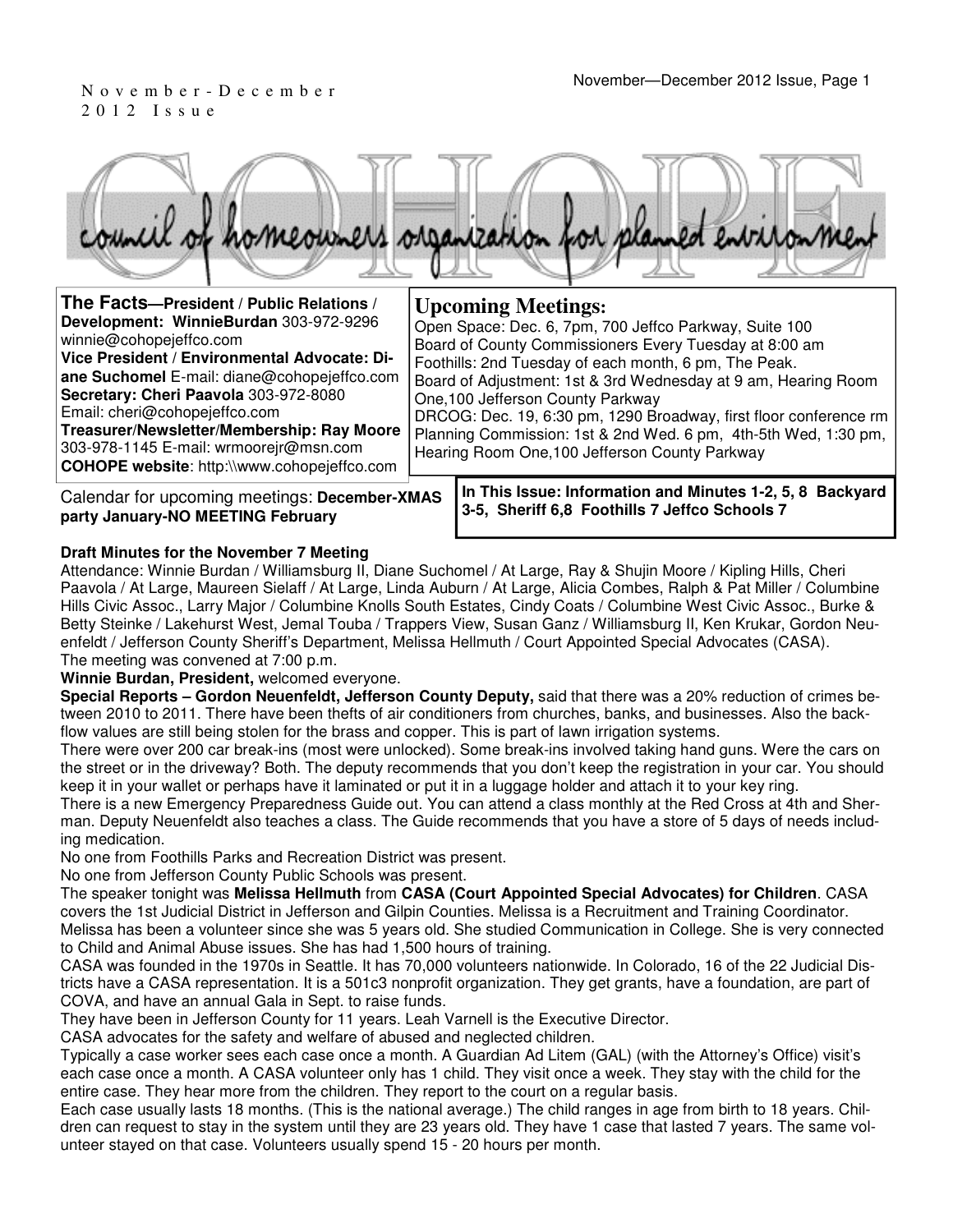The child and family come from all races, social, and economic conditions. Many times there are mental health or substance abuse issues. The common issue is that the parent can not keep their children safe. In 95% of the cases of physical and sexual abuse, the child knows their abuser. They had 800 cases and 1,500 children last year. They currently have 200 volunteers. They are seeing a 20% increase in cases.

The child is not involved by choice but they think that what is happening is their fault.

Each volunteer gets 50 hours of training before they see a child. About half of their volunteers work a full-time job. Their volunteers come from all backgrounds. A lot of volunteers have been in the foster care system. CASA volunteers go to court. They share information with the judge such as what the child has told them. They give the child a voice. They present pictures because children can change in appearance quickly. Volunteers are not attorneys or involved in the legal system. So they can stand up and talk in court.

Children involved in sexual abuse sometimes return to their home. Usually when the couple splits up. The child has a Safety Plan. They have a lock on the inside of their bedroom door. They have to have a person with them when they visit the perpetrator. In cases of sibling abuse, it is typical that the couple splits up and each take a sibling.

To be a volunteer, you have to be 21 years old and you have to pass a background check. If you are interested in volunteering, you can call Melissa at 303-271-4131 or 303-271-4357. Her email address is Melissa-

Hellmuth@CASAJeffcoGilpin.com. CASA's website is www.CASAJeffcoGilpin.com.

There are 50,000 reports of abuse in Colorado. There are 11,000 children in the system. A fifth of those cases are for neglect. Each day 5 children die. 80% of those are under the age of 4. It is always OK to call to report something that seems out of place. It is nice to have the information. CASA needs more volunteers, more staff, more room to work out of, and more money.

Children covered by CASA are less likely to spend more than 3 years in foster care. And they are less likely to be moved from home to home. Most children return to their family. CASA changes children's lives one by one.

National Adoption Day is Nov. 14. Anyone can attend.

Justice Boatwright used to tell parents that "Your kids will find you when they turn 19. It is your choice what they find." Are volunteers ever in danger? Volunteers get safety training, but we rely on their instincts. If they are in a home and don't feel safe, they call 911. If they aren't safe, then neither is the child.

Can a volunteer take a child somewhere else? Yes, their visits are court ordered. They can not take the child to their home, but they can go elsewhere such as to the zoo. And it is a steadfast rule that if you promise a child something, you have to do it.

Do volunteers have liability? They are covered by the Volunteer Protection Act. They are covered by CASA's insurance as long as they are acting ethically.

Do you work with Jeffco Social Services? Yes. If a volunteer has a conflict, the Staff will talk to Social Services, the person, or a supervisor.

Can a volunteer stay in touch with the child after the case is closed? The volunteer has that option if the family allows it. Do you have any statistics on the parents such as age, whether they graduated from High School, economics, or social standing? Melissa doesn't have that information. Her experience is that the families come from all walks.

Can we have you come back again? Yes, and she can recommend other speakers.

### **Reports from Officers**

Roll Call was taken. We had 13 members present and have a quorum.

#### **Winnie Burdan, President**, was present.

**Diane Suchomel, Vice President**, handed out information on Green Sheen (latex paint recycling) and W. Quincy Ave. An article in a publication at the library said the County was discontinuing financial support for the Rooney Road Recycling Center. may soon lose Jeffco support. The slash collection area at the Rooney Road Recycling Center has been closed. The Household Hazardous Waste recycling center there remains open. People need to make an appointment if they want to drop off household hazardous waste. There is a fee charged to drop off items.

Quincy between Wadsworth and Kipling will be changed to 2 lanes in each direction. There will be a 4 foot wide bicycle lane on both sides of the street. A sidewalk is proposed along the south side of the street. Proposal is for 2 traffic lanes going each direction. Properties that currently have driveway access from W Quincy will still have driveway access to their property. They will try to save the large old cottonwood trees in that area along the south side of W Quincy Ave. .

The cost is estimated at \$5.7M. Public comment can be made until Nov. 17. There was an Open House tonight. Currently there are 11,000 vehicles per day. It is expected to double in 20 years. Brad Bauer (303-271-8495) is the Planning and Zoning POC.

On Nov. 10, Big O Tire will allow individuals to recycle up to 8 tires.

There is an application for Christian Brothers Automotive Corporation for an auto repair shop on S Simms St, just north of the Rite Aid that is on the northwestern corner of S Simms St/ W Bowles Ave, Ross Klopf is the Jeffco case manager Section 10 of the Planning Guide has been changed so that all neighborhoods will be reclassified as mixed use. Notification only needs to be sent within 200 ft. of the property. There are more changes but they are too complicated to go into.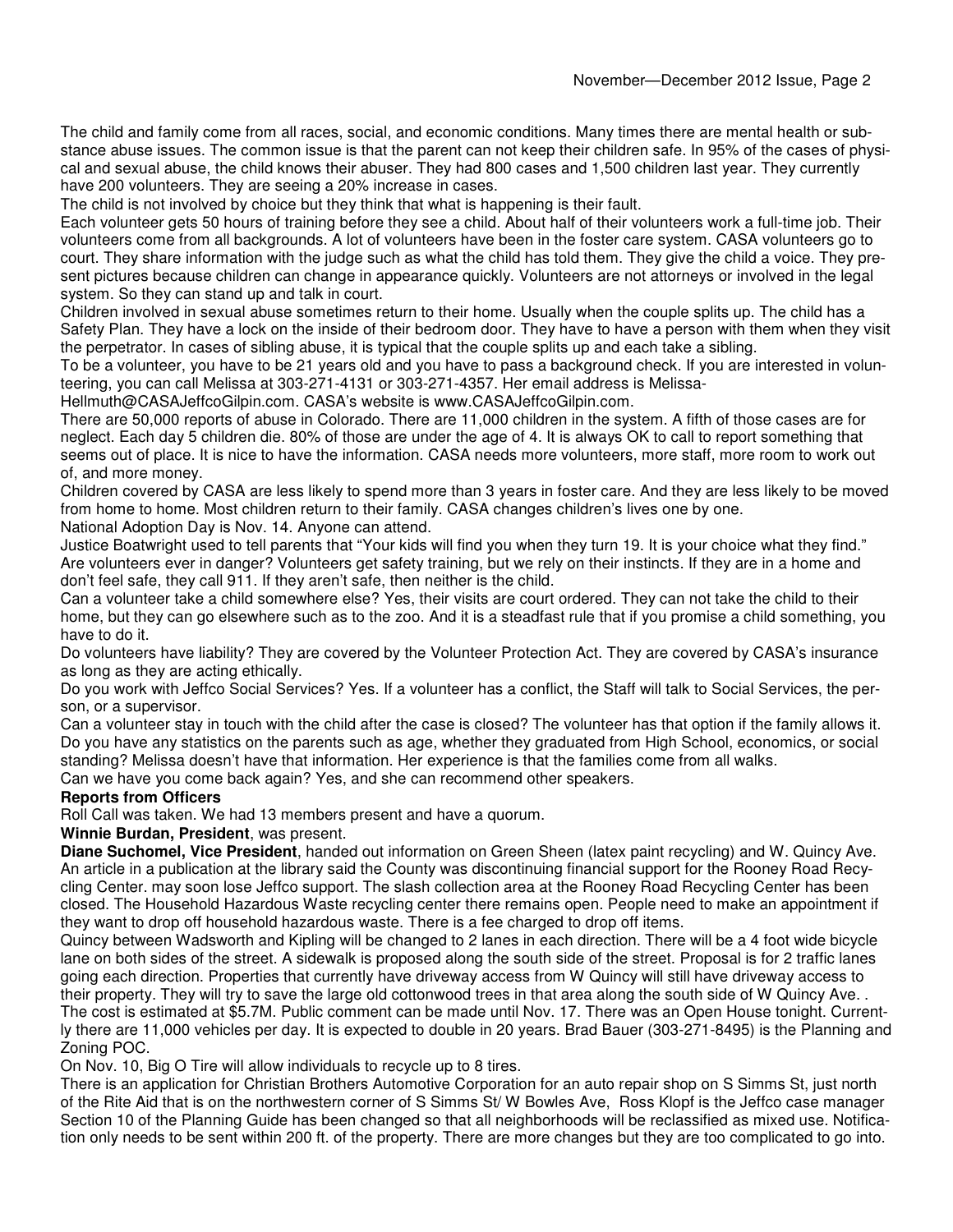# THE BACKYARD

### Columbine Hills News

From **Draft Minutes of the October 2012 Board Meeting** The meeting was called to order by Vice President Bob Bruso. Four board members and and two homeowners were in attendance.

Treasurers Report: Colorado Lasertype was paid.

Old Business: Due to lack of a quorum, minutes of the September could not be approved. The Columbine Hills Civic Association is looking for volunteers with the know how to help restore the sign working with the remnants of the original sign.

New Business: There will be no Columbine Hills Civic Association meeting in December. The Columbine Hills Civic Association encourages residents to decorate their homes for the Holiday season.

Residents are concerned about a large shed under construction in their area and whether a permit had been issued for its build. The status of the construction is being checked out with the Jeffco Zoning Department. If you notice any construction going on in your area the Jeffco Zoning Department should be notified immediately to check that proper permits have been issued.

### **Columbine Knolls South II REVIEW**

**President's Corner** The October CKSII HOA meeting was dedicated to a discussion of Covenant Renewal in Sections 2 and 3 of CKSII. The discussion was conducted by Candyce Cavanagh from the CKSII legal counsel of Orten Cavanagh & Holmes. LLC. She pointed out that Covenant Renewal was completed in Section 1 in 2008 after the original Covenant Renewal Committee developed a draft of a new set of covenants from the homeowner's perspective which their legal department used as a starting point to complete the set of new covenants. At that time the CKSII HOA provided funding for the legal work and costs associated with promotion of the new covenants in the newsletter, direct mailings of descriptive material to homeowners, copying and mailing costs and filing fees of the amended covenants. The opportunity for renewal of the CKSII Covenants in Section 2 and 3 will come up in October 2014. Candyce explained that much of the legal work for the covenants that was completed for Section 1 will apply in Sections 2 and 3. Once the legal work is complete then the work of the Covenant Renewal Committee begins. The original Covenant Renewal Committee was formed by CKSII residents from all three sections and relied on the CKSII HOA for funding. This is certainly a way that it could be organized again. It will be an excellent opportunity for residents interested in having the covenants renewed in Sections 2 and 3 to get involved. Those of us in Section 1 have experienced the revised covenants for four years now. There have been two apparent things that I have observed. One is that new residents moving in are now automatically members. That has increased our membership base and with additional members we may be able to eventually lower the CKSII HOA fees for all members! I personally think this is a much fairer way to maintain the quality of our community through the work of the CKSII HOA by sharing in the cost by all residents who benefit. The other benefit I see is that the wording in the new covenants is much more specific and does not lend itself to vague subjective interpretation. This allows the homeowner to know exactly what is expected and leads to uniform standards. You will be hearing a lot more about this covenant renewal in the future and we look forward to any feedback.

We are approaching the end of the year and will be recruiting new members for the CKSII Board of Directors at the CKSII Annual Meeting on January 8, 2013. This is a great way to get involved and give back to the community. Please contact me or any other board member if you are interested.— Stephanie Haberkorn, President, CKSII HOA From **Columbine Knolls South II Homeowners Association Board Meeting Minutes October 9, 2012** President Stephanie Haberkorn called to order the October 9, 2012 meeting of the HOA Board of Directors at 6:57 p.m. Board members Stephanie Haberkorn, Debbie Opperman, Jane Schaefer, Ron Cunning and Justin Phillips were in attendance along with Roger Borcherding of DARCO Property Management and 8 homeowners.

TREASURER'S REPORT: Ron Cunning reported the HOA currently has 290 members.

COVENANT RENEWAL: CKSII Attorney Candyce Cavenaugh was present to answer questions and provide insights into the covenant renewal process for Sections 2 and 3. Members of the original committee also presented an historical perspective on the process and work involved in having obtained covenant amendments in Section 1 in 2009. The process to inform home-owners about covenant renewal will begin in early 2013.

ADDITIONAL QUESTION FOR ATTORNEY: Q: What is the new law about record keeping? A: If a Board takes action outside of a regularly scheduled meeting, any emails pertaining to the action must be made available if requested. Ms. Cavenaugh suggested each Board member have an email attached to the association website to conduct business. It facilitates records transfers as officers change and is more available if requested under legal discovery. The meeting was adjourned at 8:12 p.m.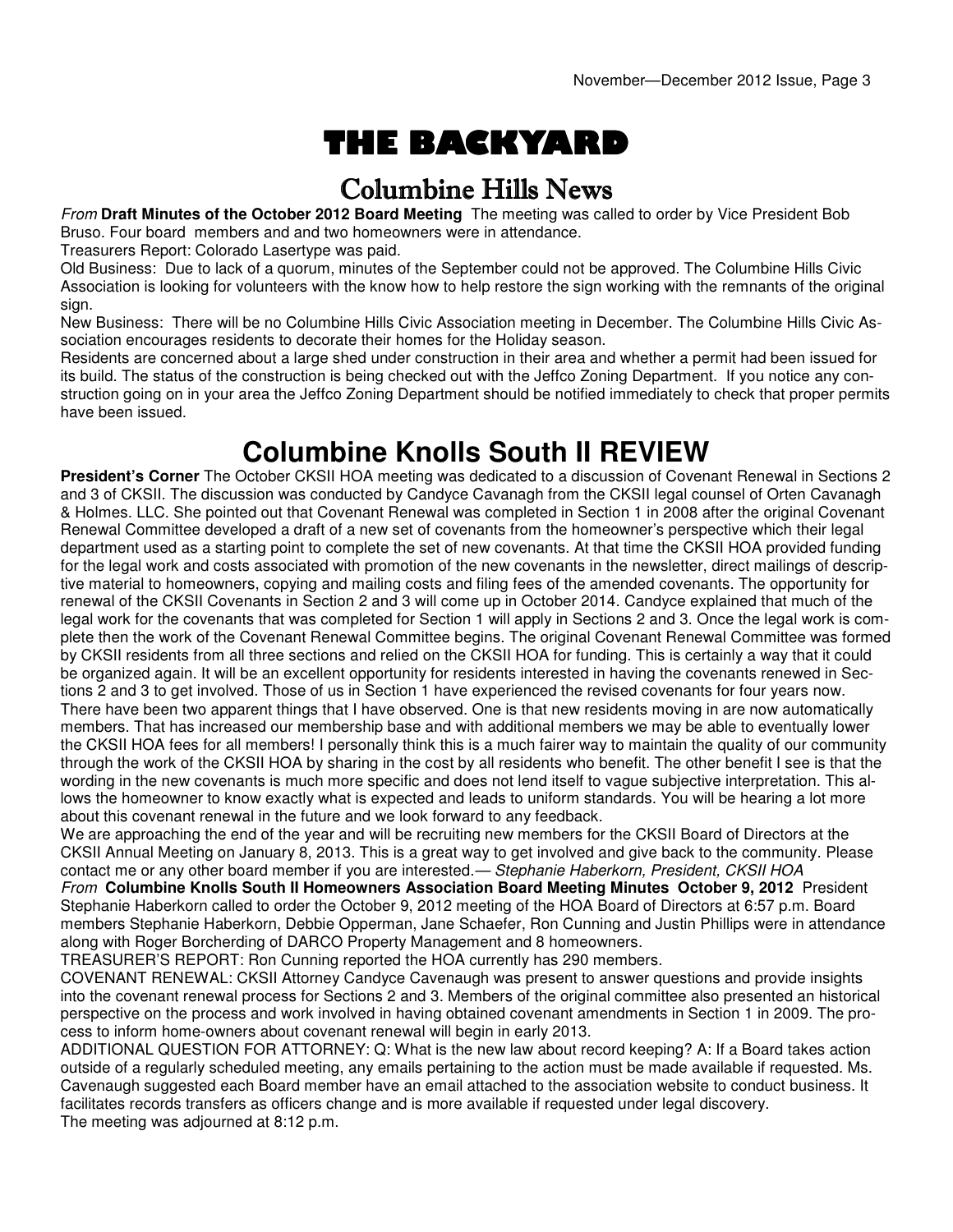### The Leawood Rapporter

From **Leawood Civic Association Minutes Minutes of October 9, 2012** The meeting called to order at 7:03. In attendance were Paul O'Connor, Rhonda Eveleth, Nancy Bock, Richard White, and Laurel McFerrin-Ontiveros. The Santa Party has been scheduled for Wednesday, December 12th. Nancy Bock will call Leawood Elementary School

to get the date confirmed. Debbie and Ken Baker will help again this year and Nancy will be the main coordinator. The board voted to make a second key for the storage shed at Leawood Park so the Christmas Tree could be put in there after the party rather than keeping it at board members' homes and so more than one person could have access. The spot lights at the Jay Court entrance do not seem to be sufficient so Mike Shaw is going to purchase some new ones. Rhonda or Mike will contact the masonry person to fix the small wall on the west side of the Jay Court entrance. The meeting was adjourned at 7:33 pm. The next meeting will take place at the ReMax building on Tuesday, November 13th at 7:00 pm

From **LEAWOOD METROPOLITAN RECREATION AND PARK DISTRICT Minutes of October 10, 2012:** The meeting was called to order at 6:50 p.m. by Vice President Linda Smith at Leawood Elementary School. Members present were: Mibby Luedecke, Charlie Campbell, Donna Snyder and Parks Manager, Dave Padilla.

**Public Comment** The Board was part of an Open Forum held by Jefferson County School District at the school prior to our meeting. This was not part of our meeting time.

**Treasurer's Report** The Treasurer's Report and bills to be paid was presented by Donna. Income included information about property taxes we are to receive later this month. This income puts us just at our budgeted amount. We also received lottery funds, ownership taxes and property taxes. Bills include: L&M, Denver Water, doggie bag vendor, Rich Alacon for tree removal, Excel, postage, Dave's invoice and reimbursement to petty cash. Charlie moved to receive the Treasurer's report and pay the current bills. Mibby seconded and the motion passed.

**Parks Manager Report** Dave has been monitoring the water in the parks and turning water off as the weather permitted. He will blow out sprinkler systems in the next week. Repairs were made to some irrigation lines. Insulation was put around volume breakers to protect from freeze. Dave has been replacing lots of doggie bags in the dispensers. We are glad they are being used. A downed tree was removed at the east end of Raccoon Park.

A meeting was held with Dave, Platte Canyon and Urban Drainage in regard to having Edge Construction provide access for Platte Canyon to the manhole on the west end of Weaver Park. The plan was to have Edge do the work and Platte Canyon to pay Edge. The repair to the south wall of the Weaver Park project was also done by Edge for Urban Drainage. They placed concrete along the boulder wall because of erosion under the boulders. They grouted the area and then put rip rap up and down stream.

Dave met with Vintage Reserve and the contractor on extend-ing the drain pipe to the edge of the creek in order to get rid of all the water that is flooding part of the park east of the new bridge. They plan to install the pipe in the next two weeks. Platte Canyon, Western Slope Utilities and Dave met to go over warranty work for the first year related to sewer work done. Areas included Kendal Park and Weaver Park. They plan on seeding these areas in the next two to three weeks. They will also pay for a tree damaged at Tract T during construction.

Dave reported on replacing/or repairing concrete at Raccoon Park and installing a short sidewalk at Sheridan for access to the walk. Charlie moved that Dave get bids for this work. Mibby seconded and the motion passed.

**Correspondence** Linda received information from Vintage Reserve HOA that they had two board positions available. Also received information on their Harvest Fest on Sat., October 13.

**Old Business** - Field Leases No information has been received from South Jeffco Sports to Kyle regarding whether or not the fields will be used. Leawood Elementary Community Fun Run/Walk The Leawood Elementary Fun will be held on Saturday, October 13. The District contributed not-to-exceed \$500.

**New Business** 2013 Budget Donna presented the 2013 draft budget with her suggestions for increases on maintenance and utilities. Several items were considered to be dropped in considering balancing budget items with income projected. Most income comes from property taxes with a considerable sum from ownership taxes. We still have good cash flow, but need to be cautious with funds. Funds-in-lieu-of cannot be used as operating funds, only capital improvement projects. Everyone was to look at the numbers and see where we can cut back

on utilities, especially water. A revised draft will be done at the November meeting. Linda stated she would send the budget notice required by statute to the Columbine Courier on November 1 so it will appear the week of November 5. The budget will be available at the home of Kyle Sargent for review. The notice must appear 30 days before the December 12, 2012 meeting.

The meeting was adjourned at 8:16 p.m.

Future Meetings: Wednesday, December 12, 2012 - Leawood Elementary School, 6:30 p.m.—Linda T. Smith Vice President and Secretary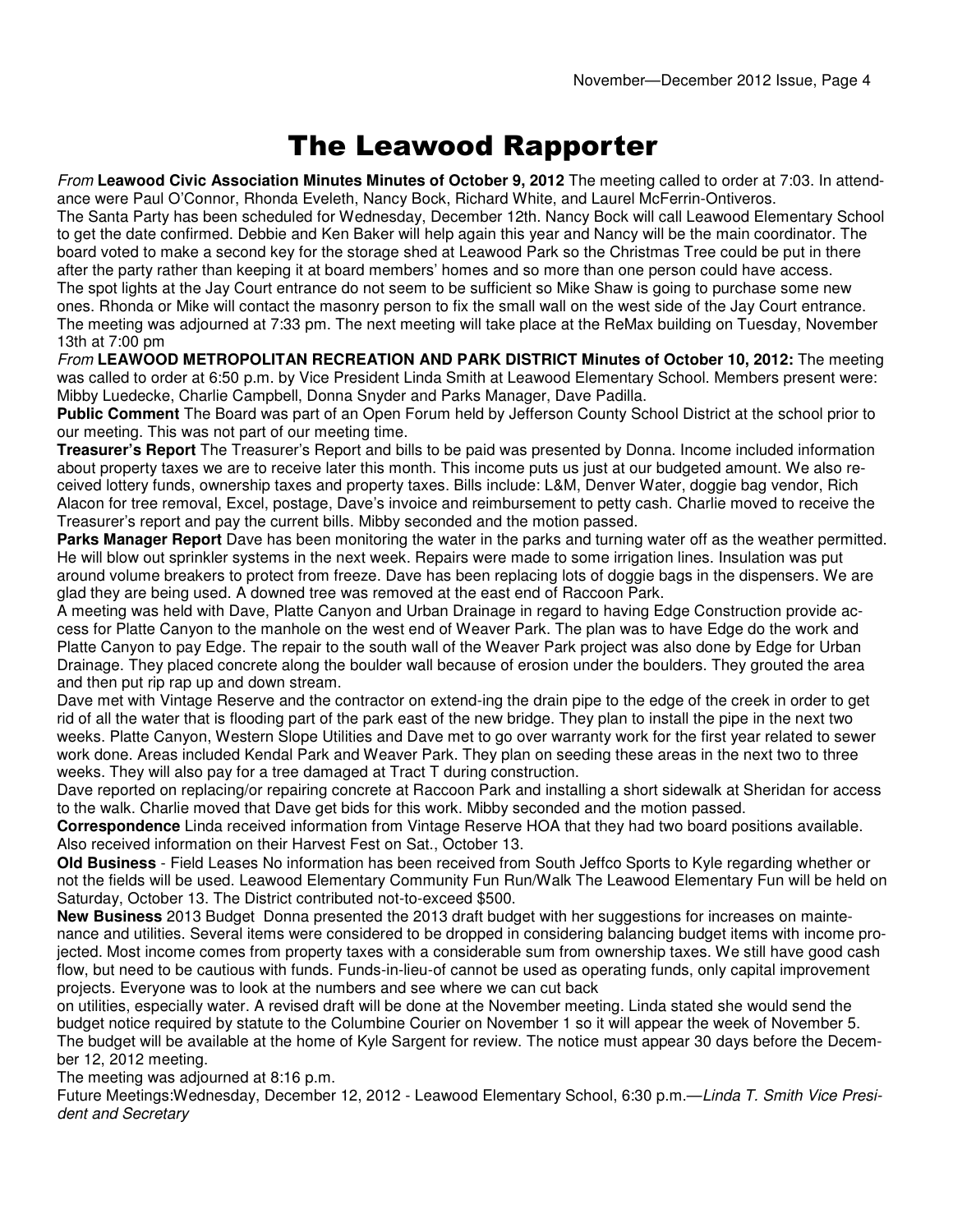$\sim$ 

# Williamsburg II News

**President's Message** But for a few stray candy wrappers, Halloween already seems a distant memory. A mere six days later, most of us bear the responsibility for choosing our country's leadership the next four years. Win or lose, we can all stuff ourselves silly a few weeks later as we celebrate the gluttony of Thanksgiving, inducing a food coma that will erase the memory of all those incessant political ads. Through it all, here's my wish for a sense of balance. Like political parties cooperating with each other for the greater good and perhaps a brisk walk or portion control on Turkey day. Celebrate with friends, neighbors and family. Happy Thanksgiving!

Williamsburg II remains a much desired community in which to live. Thank you to all who contribute, cooperate and work hard to keep it that way.

From **HOA Meeting Minutes for October 2, 2012** Mike Eppers called the meeting to order at 7:05 p.m. In attendance were Mike Eppers, Susan Ganz, Winnie Burden, Debra White, Mark Hickman, Bill Ganz and Sharon Erickson. Secretary's Report: Approved as published no changes. Thank you Susan for filling in last month.

Treasurer's Report: Susan Ganz, Treasurer, reported that the following bills were paid:Xcel - \$20.46 Mountain High for September watering - \$98.00 Current balance in checking account is \$3169.62 as of October 1, 2012.

Architectural Committee Report: Request to replace an existing shed with a new shed. Owner will tear down existing shed after new one is complete. Board approved plans and building of new shed. Homeowner will need to obtain any approvals and/or permits required by Jefferson County.

CoHOPE: Winnie reported that CoHOPE will hold both the October (10/3) and November meetings at Lilly Gulch Recreation Center. The speaker at the October meeting will discuss proposed expansion (widening) of C470.

Web Page: Updated by Kathy Morelli. Will ask Kathy to update Board member list on website.

Old Business: The Holiday Hay Ride is set for Saturday, December 15th from 4:00 to 6:00 p.m. Lighting Contest will take place on Wednesday, December 19th.

 $\sqrt{1}$ 

New Business: Susan reported that we have a new Block Leader for Geddes on the west side of subdivision. The meeting adjourned at 8:05 p.m.

**COHOPE Treasury Activity: November 2012** 

| 1787.85 |  |
|---------|--|
| 0.00    |  |
| 29.07   |  |
|         |  |
|         |  |
| 1758.78 |  |
|         |  |

A.draft copy of that proposed section is on the Jeffco website (10 pages long). This will be discussed at the Nov. 8 Board of Commissioner's meeting. Comments are due Nov. 7. The Person Of Contact is Alan Tiefenbach. There is an application for a Natural Grocers 15,000 sq. ft. store at Coal Mine and Kipling near Chase Bank. The store will be moving from Ken Caryl and Simms.

There is an application at Belleview and Simms for a 310 multi-family unit housing. It will be a 3 story apartment complex. Some of the buildings are proposed to be 3 story and some buildings adjacent to existing single family homes are proposed to be 1 story with garden level units. The developer changed parts of their plan just before the community meeting and the documents that were on the County's website at that time reflected their original proposal. Community members raised concerns about a number of issues( including drainage problems, excessive density—too many units/ acre, not enough parking, lights shining in windows of adjacent single family homes, etc.) related to the proposed development.

There is an application for a flag pole at 8154 S. Kipling Pkwy. just south of Chatfield. The pole will be 18" - 24" in diameter.

There is an application to subdivide Dancing Deer into 4 lots off Deer Creek Canyon Rd.

**Ray Moore, Treasurer,** was present. We have \$1,787.85.

**Cheri Paavola, Secretary,** was present. The Sept. and Oct. minutes were approved without any changes.

**Old Business Linda Auburn** went to the Planning and Zoning meeting where the Auto Dealerships rezoning at Kipling and C-470 was scheduled to be discussed. (There are 2 dealerships planned but up to 8 dealerships wanted.) The applicant walked out before the meeting started. The commissioners rescheduled the hearing for Jan. 9. Linda handed out an article and asked that it be published in newsletters, etc. They need community support at the Board of Commissioner's meeting which should be about 3 weeks after the Jan. 9 Planning and Zoning meeting. The Board of Commission-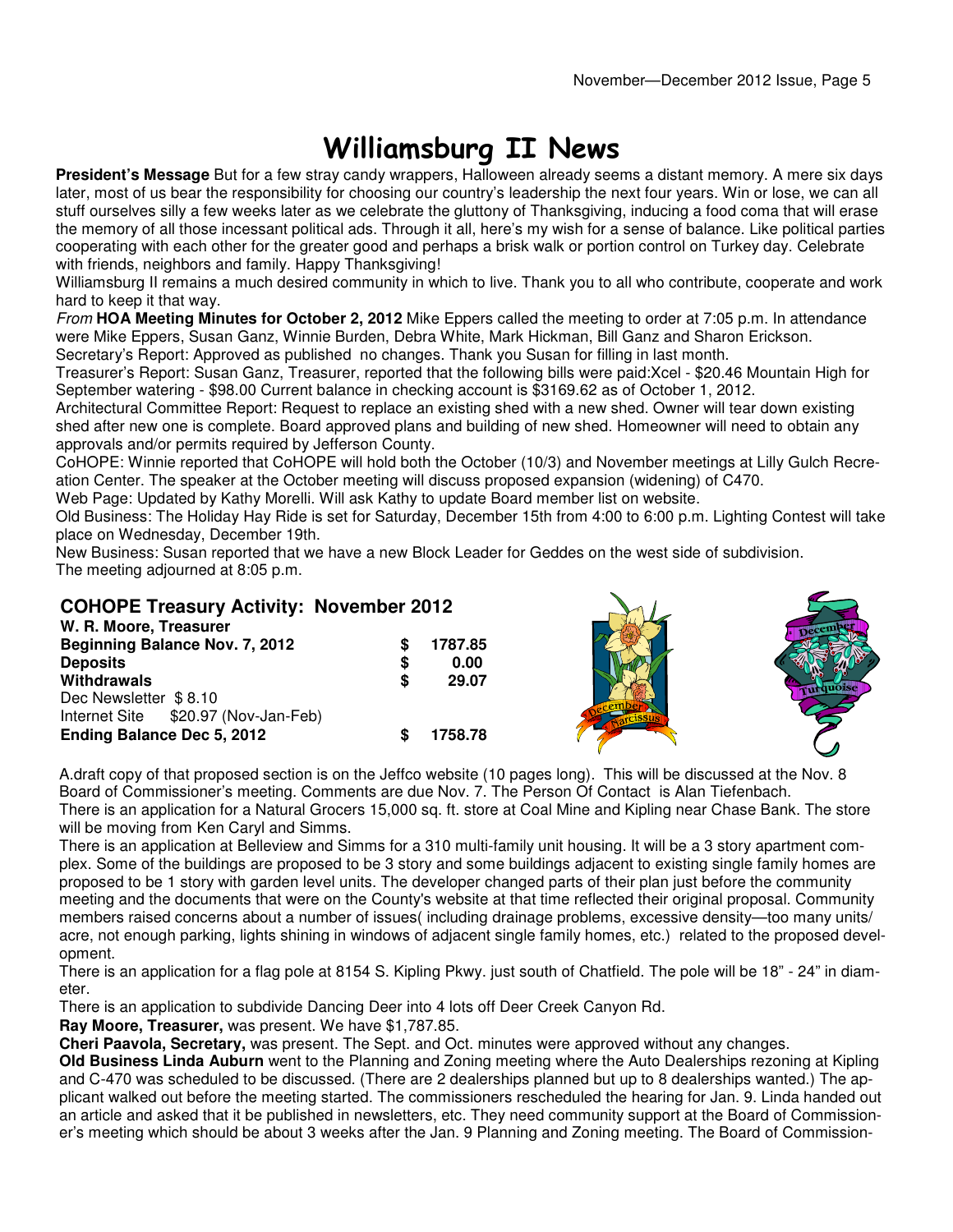**Boundary Disputes** By Sheriff Ted Mink—There is a saying "tall fences make good neighbors." For many people this could be true. However, there are some neighbors who do not respect tall fences or any other border. There are a few sayings for that type of neighbor as well. "Let's get a land survey," and "I'd hate to go to court over this." Which of those you will utter depends on just how your neighbor chooses to cross your borders.

This land is your land; this land is my land... If it is a fence or other structure, or even an addition to their home that is on or crossing your property line; then you have a boundary dispute. The first step to dealing with this is to talk to your neighbor and then compare deed copies. The exact wording of the deeds should tell you where your property lines lie. If they do not then you might consider contacting a surveyor.

Sheriff Ted Mink

After determining exactly where the boundaries are, in the perfect world the fence or structure would be removed. If not, attempt to enter mediation. Many homeowners associations offer mediation services. Otherwise, the courts become involved.

Some neighbor disputes have a naturally occurring root - trees. The limbs hang over the fence you built or break and fall into your yard, not to mention the rotting fruit. Maybe the roots are pushing through onto your property. Leaves, pods, fruit and the like are the property owner's responsibility to clear away. However, if branches fall and cause damage on your property for any reason other than a storm, your neighbor is responsible for the cleanup and damage. If the roots are pushing onto your property, they are considered an encroachment in the same manner as fences and other physical belongings. If the roots cross your property line, the tree owner has to remove it.

**We don't want Rover coming over...** Perhaps it is not your neighbor's property that is crossing the line, it is their animals. A wandering tomcat or unleashed dog can leave unwanted 'gifts' or otherwise damage property. As with most cases, how you deal with this depends on where you live. Many cities have ordinances covering animals and how they should be kept and whether they need to be leashed. If the animal in question is dangerous, or has hurt someone, the owner can be held liable for any injury or damage. In some cases, neighbors can get a court order to have the animal confined.

**We don't want the neighbor over either...** Last, but not least, is the most outrageous type of boundary crossing; your neighbor is crossing your borders. The person has cut a path through your yard. If you live in a rural area, you find them hunting, fishing, picnicking, etc., on your land without your permission. There is a law that covers these situations as well; it is called trespass. Many times, it carries a criminal penalty. If the neighbor is on your property doing something particularly offensive or dangerous, calling law enforcement is the best and most immediate way of dealing with them.

Otherwise, document their trespasses and file a report. Get dates and times. If you can get photos or statements from people who witness the event, that will be of tremendous help. They can be fined and ordered to stay off your property. **Top tips to deal with a neighbor disputes** At some point everyone has had a neighbor that plays their music too loud or thinks the only way to park a car is on bricks. Neighbor disputes are quite common. But you don't have to go to uncommon lengths to work out your differences.

**Your first course of action** Calling law enforcement or suing should not be your first course of action. One of the easiest things to do is to try talking to your neighbor about the problem. Believe it or not, some people aren't even aware they're being a nuisance. A good first step is to schedule a face-to-face meeting and calmly explain your concerns. If that doesn't work, it's time to put your complaints on paper. Before you even begin, you must research whether you have a legal leg to stand on in this dispute. There are a few places to start. First, determine what kind of dispute you have: noise, property line, dog dispute or even parked cars. Then, go get a copy of your local ordinances, whether they be city ordinances, or unincorporated Jefferson County ordinances. Second, if you live in an area with a homeowner's association, look up the bylaws. It will clearly start what is and isn't acceptable in the community. Either way, take the ordinance or the by-law, make a copy and provide it to your neighbor. Then, explain that you would like to resolve things without going to the authorities.

Your next step Is their music still keeping you up all night? It is quite common for neighbors to retaliate by either ignoring you or doing it more often. In the noisy neighbor case, they may have even turned the volume up a bit. Well, now, it may be time to call law enforcement. Law enforcement will often respond to noise complaints and remind the offending person about the same noise ordinances mentioned earlier.

However, if things have gotten bad enough to call law enforcement, it may be time to ask for mediation. Mediation is often cheaper and less threatening than court. Jefferson County Justice Services offers mediation services that will help you come to your own compromise. The program can cover animal problems, noise complaints, planning and zoning concerns and property issues. The services are confidential, impartial, cost-free, time saving, and informal. For more information call 303-271-4840.

**They still aren't listening** By this time, most rational people will have found a way to peacefully co-exist. But, you may live down the street or next door to someone who's unusually difficult. In this case, small claims court may be a viable option.

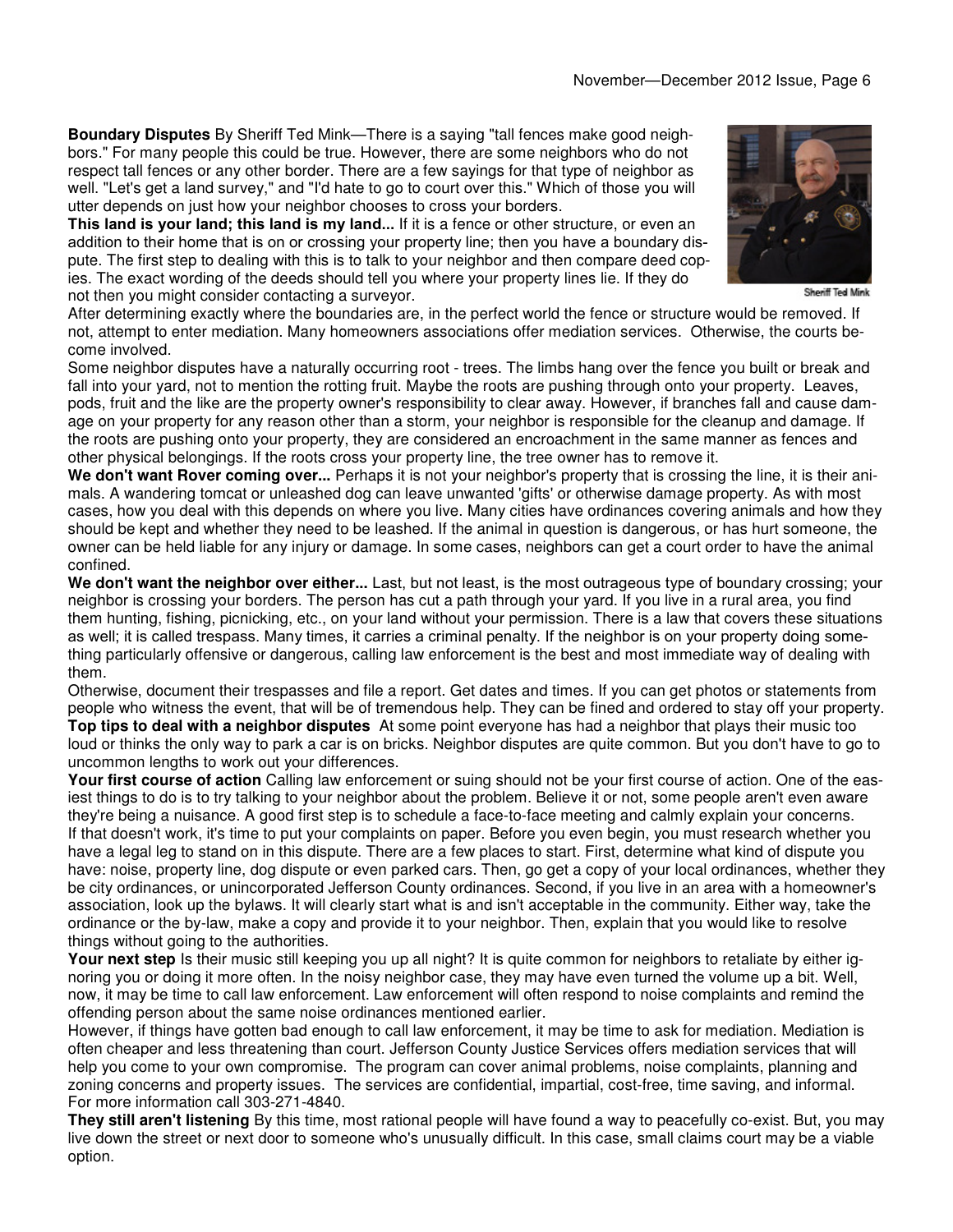### **Foothills Information**

December 1: Holiday Pottery Sale, 8 a.m. - 5 p.m. - at Ridge Recreation Center December 8: Breakfast with Santa - at Peak Community & Wellness Center December 12: Calls from the North Pole December 14: Parents Night Out - at Ridge Recreation Center December 14 & 15: Nutcracker Ballet Performance - at Columbine High School December 16: Skate with Santa - at Edge Ice Arena Dec. 17 - Jan. 4: Drop-in Gymnastics (extended hours) - at Lilley Gulch Recreation Center December 18: Night of the Stars Youth Talent Showcase - auditions December 21-31: Public Skate (extended hours) - at Edge Ice Arena December 22: Holiday Skating Exhibition - at Edge Ice Arena December 24 - January 8: Winter Break Camp for kids Dec. 24 - Jan. 8: Open Swim - at Ridge Recreation Center Activity Pool (admission fees apply) MON-FRI: 10:30 a.m. - 9 p.m. | SAT: Noon-5:30 p.m. | SUN: 10 a.m. - 5:30 p.m. December 23: Skate with Santa - at Edge Ice Arena December 26-28: Winter Break Climbing Boot Camp - at Ridge Recreation Center December 26-31: Lifeguard Training Course - at Ridge Recreation Center December: Kids' Nite Out - Saturdays, 7-10:30 p.m. - at Ridge Recreation Center

### **Jeffco Public Schools news – December, 2012 by Beverly Craddock, Communications Services, Jeffco Schools**

**Thank you Jeffco Voters** Ballot measures 3A (58%) and 3B (54%) won the majority of votes Tuesday night with a resounding show of support for Jeffco students and the work being done in schools by great teachers and leaders. It was a remarkable effort on the part of the citizen's committee —Citizens for Jeffco Schools — chaired by Kelly Johnson and Jonna Levine. A huge debt of gratitude goes out to the hundreds of parents and community members who made phone calls, waved signs, contributed financially and worked tirelessly for the future of our children. Thanks as well to the city councils, elected officials and other community organizations that endorsed the two measures.

The money from 3A will be used to maintain class sizes, to recruit and retain great teachers, to keep the Outdoor Lab schools open, to keep instrumental music in elementary schools, and to preserve the work being done by teacher librarians. In addition, two days of school will be restored – April 10 and May 3, 2013. The family calendar has been revised to reflect those reinstated days.

The \$99 million from 3B will be used for capital renewal projects at 141 sites, including charter schools, to keep Jeffco students warm, safe and dry. There will be roof replacements, upgrades to safety and fire protection systems and many other necessary projects. More information aobut the proposed bond scope can be found on the district's website.

**Jeffco Schools will be good stewards of the money entrusted to it by the people of Jefferson County**; spending will be transparent and always in the best interest of children. Thank you for believing in and supporting Jeffco teachers, leaders, support staff and most importantly, students

**Fall theater and music schedule** Jeffco offers a variety of student performances that are open to the public, most of which are free.

| Dec. 11      | <b>Chatfield High School</b>                    | Holiday Choir Concert 7 pm (\$3)         |                                          |
|--------------|-------------------------------------------------|------------------------------------------|------------------------------------------|
| Dec. 11      | Dakota Ridge High School                        | Winter Festival Choir Concert 7 pm (\$5) |                                          |
| Dec. 11 & 12 | Pomona High School                              | <b>Winter Choir Concert</b>              | 7 pm                                     |
| Dec. 11 & 12 | Bear Creek High School                          | Holiday Extravaganza                     | 7 pm (\$5)                               |
| Dec. 11 & 12 | Lakewood High School Band and Orchestra Concert |                                          | 7 pm                                     |
| Dec. 13      | Alameda International H.S.                      | Holiday Music Fest                       | 7 pm                                     |
| Dec. 13-14   | Golden High School                              | Holiday Concert                          | 7 pm                                     |
| Dec. 13 & 14 | Standley Lake High School                       | Winter Choir Concert                     | 7 pm                                     |
| Dec. 14 & 15 | Arvada West High School                         |                                          | Holiday Collage Concerts 7 pm, Sat. 2 pm |
| Dec. 14 & 15 | Conifer High School                             | Theater: Warren Miller Movie Premier     | 7 pm                                     |
| Dec. 15 & 16 | Evergreen High School                           | Theater: Wind of a Thousand Tales        | 7 pm, 2 pm on Sat.                       |
| Dec. 20      | Deer Creek Middle School                        | Choir Concert 2:35 p.m.                  |                                          |

**School interest nights** Many Jeffco public schools are hosting information meetings for prospective students and their families. Meetings are held to help families learn about school programs, meet staff and tour facilities. See the schedule at www.jeffcopublicschools.org/enrollment/interest\_nights.html.